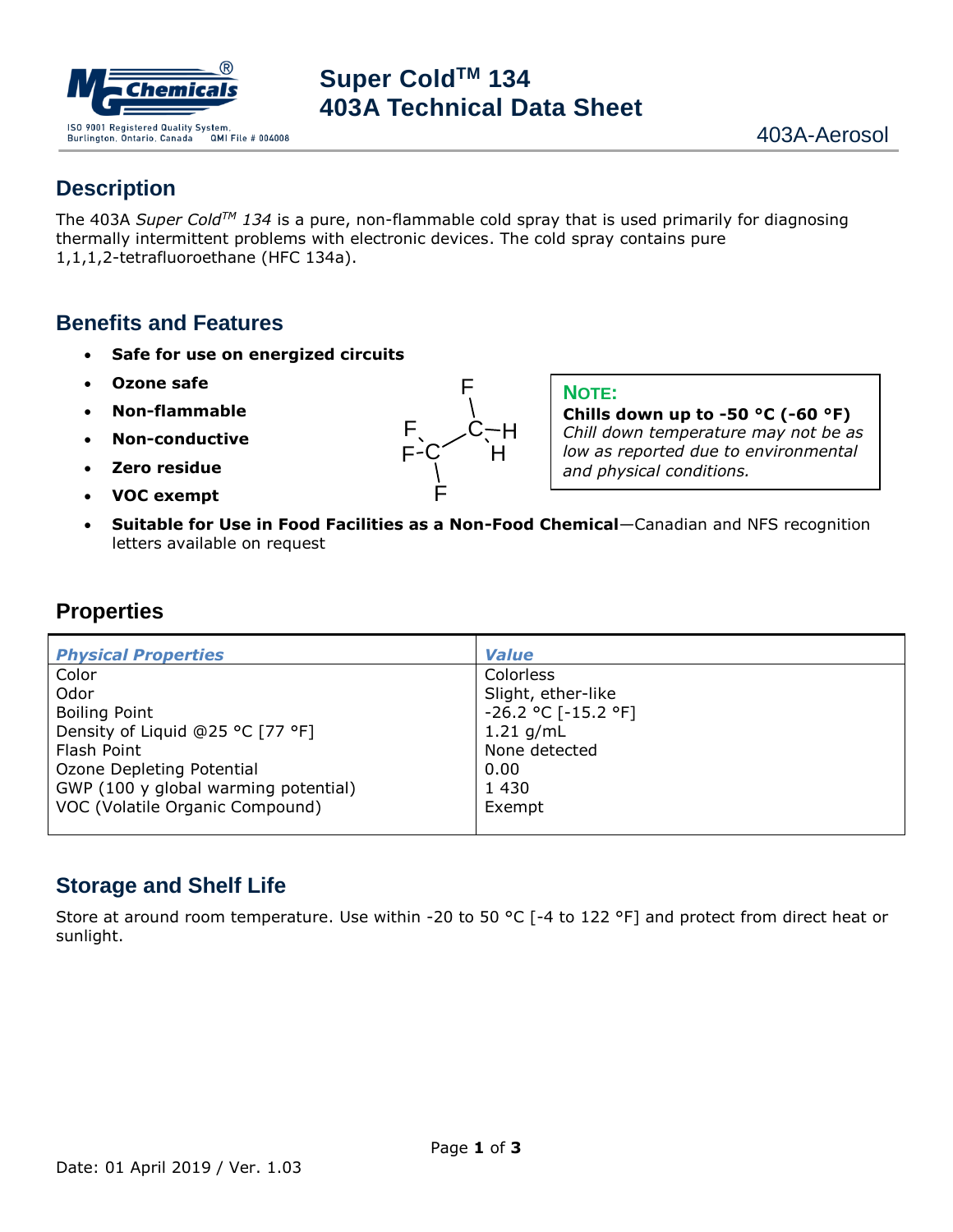

# **Super ColdTM 134 403A Technical Data Sheet**

## **Health and Safety**

Please see the 403A *Super ColdTM 134* **Safety Data Sheet** (SDS) for more details on transportation, storage, handling and other security guidelines.

*Environmental Impact:* In the USA and Canada, this is VOC-exempt product that has very low environmental toxicity. Its 100 years global warming potential is 1 430, and its Ozone Depleting Potential is 0.00.

This product is a fluorinated gas with high global warming potentials. It is subject to various regional, national restrictions.

**In the EU**, it is subject to F-Gas rules.



This product meets the European Directive 2011/65/EU Annex II (ROHS); recasting 2002/95/EC.

**In California,** this product is restricted for use on energized electric circuits only.

*Health and Safety:* This product is not considered to be hazardous for human health under normal use. While this aerosol is classified as non-flammable according to Canadian and American criteria.

Inhalation overexposure following an intentional abuse or use in confined space may cause cardiac or central nervous systems effects.

Contact with the liquid may cause frostbite due to heat lost caused by rapid evaporation. Aerosol jet can reach sub-zero temperatures.

| <b>HEALTH:</b>              |  |
|-----------------------------|--|
| <b>FLAMMABILITY:</b>        |  |
| <b>PHYSICAL HAZARD:</b>     |  |
| <b>PERSONAL PROTECTION:</b> |  |

*Approximate HMIS and NFPA Risk Ratings Legend*: 0 (Low or none); 1 (Slight); 2 (Moderate); 3 (Serious); 4 (Severe)

**HMIS® RATING NFPA® 704 CODES**

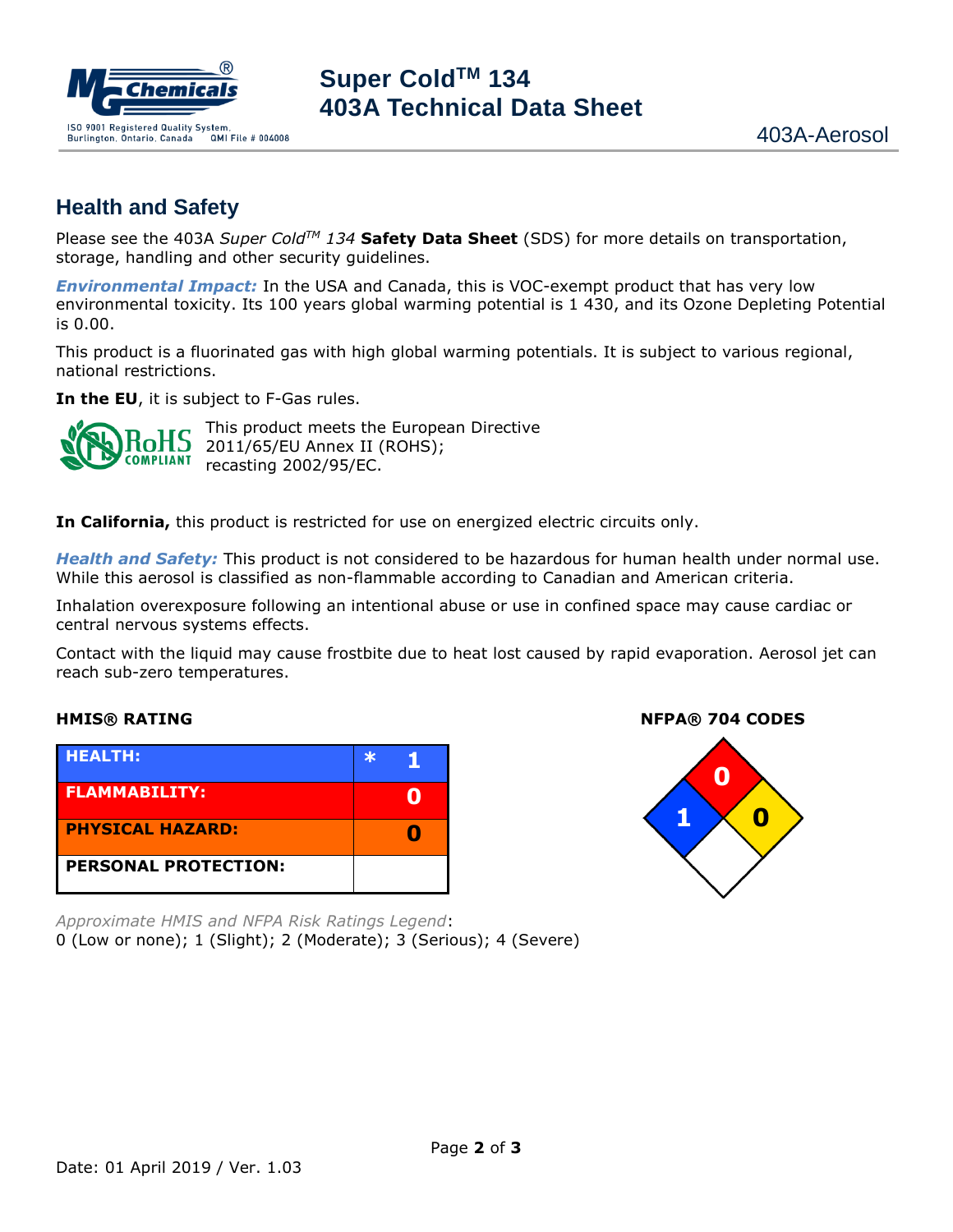

#### **Instructions**

#### **To remove safety tab**

- 1. Firmly hold the head of the nozzle and trigger in place.
- 2. Pull tab forward on top of nozzle until it snaps off.

#### **To check for intermittent faults**

- 3. Spray directly on component using bursts of spray.
- 4. Use extension tube to direct the spray in hard to reach corners.

**NOTE:** Avoid touching the component directly with your hands, nozzle, or extension straw.

### **Packaging and Supporting Products**

| Cat. No.  |         | <b>Packaging Net Volume</b> |            | <b>Net Weight</b> |         | <b>Packaging Weight</b> |                  |
|-----------|---------|-----------------------------|------------|-------------------|---------|-------------------------|------------------|
| 403A-285G | Aerosol | 236 mL                      | 7.98 fl oz | 285 g             | 10 oz   | 4.1 kg <sup>a)</sup>    | 9 lb             |
| 403A-400G | Aerosol | 332 mL                      | 11.2 fl oz | 400 a             | 14.1 oz | 5.0 kg $a)$             | 11 <sub>lb</sub> |

a) Pack of 10

## **Technical Support**

Contact us regarding any questions, improvement suggestions, or problems with this product. Application notes, instructions, and FAQs are located at [www.mgchemicals.com.](http://www.mgchemicals.com/)

Email: [support@mgchemicals.com](mailto:support@mgchemicals.com)

Phone:+(1) 800-340-0772 (Canada, Mexico & USA) +(1) 905-331-1396 (International) Fax:  $+(1)$  905-331-2862 or  $+(1)$  800-340-0773

Mailing address: **Manufacturing & Support Head Office** 1210 Corporate Drive 9347-193rd Street Burlington, Ontario, Canada Surrey, British Columbia, Canada L7L 5R6 V4N 4E7

### **Disclaimer**

This information is believed to be accurate. It is intended for professional end users having the skills to evaluate and use the data properly. *M.G. Chemicals Ltd.* does not guarantee the accuracy of the data and assumes no liability in connection with damages incurred while using it.